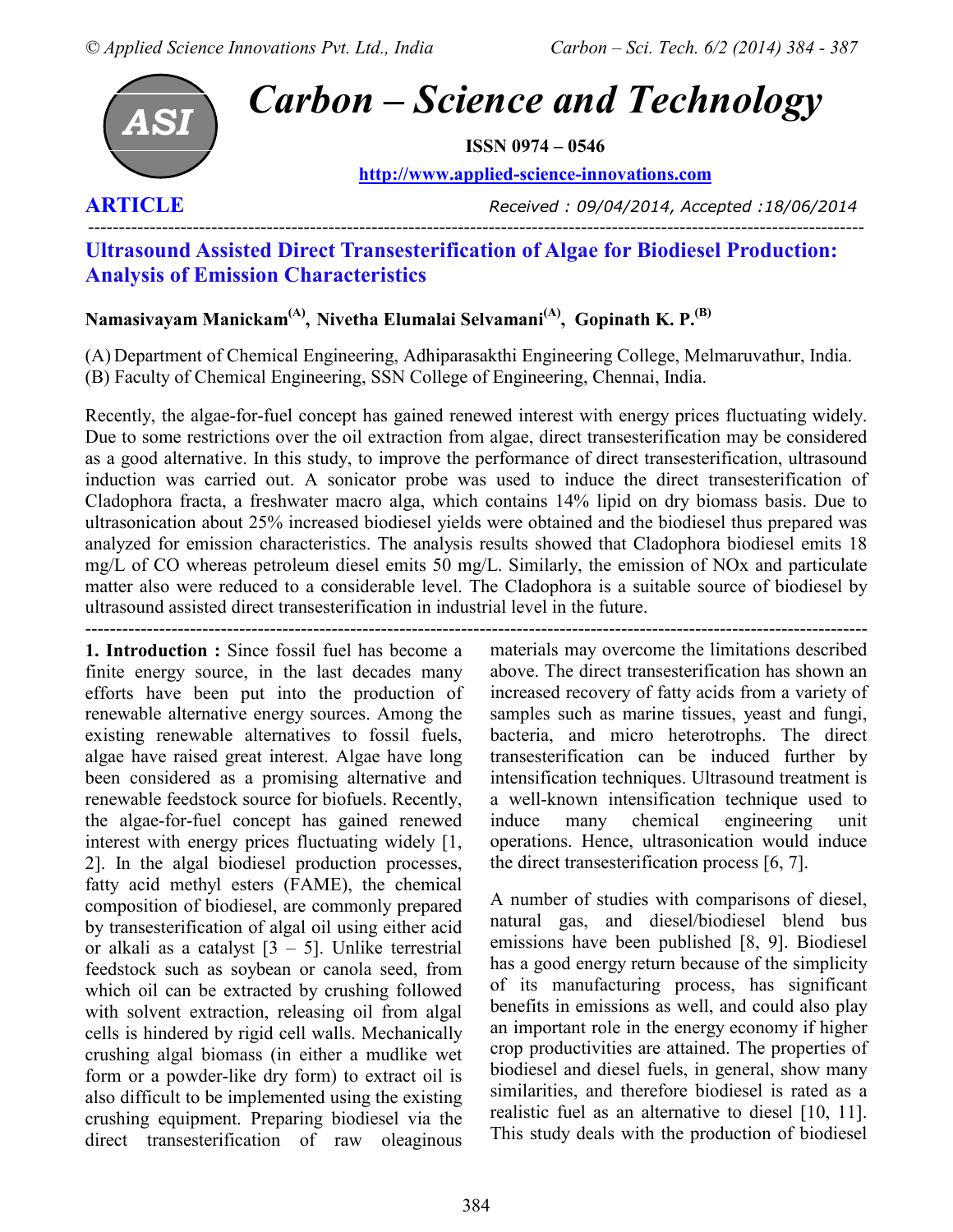from algae by ultrasound induced direct transesterification. The biodiesel derived by this method was further analyzed for the emissions.

## **2. Materials and Methods :**

**2.1 Collection of Algae and Pre-treatment :**  Algae samples were collected from a freshwater lake available at the town of "Maduranthagam" which is 80 km south to Chennai, Tamil Nadu. The collected algae were identified as Cladophora fracta. The algae were washed well in the running tap water and dried in a hot air oven for whole night. The dried algae were crushed in a ball mill and sieved using sieve shaker. Finer mesh particles were collected and stored in an air tight container for further use.

**2.2 Direct Transesterification :** Direct transesterification reactions were conducted in two modes: with and without ultrasonication. Dried algal biomass (10 g) was placed in a glass test tube and mixed with 40 mL of methanol and 5 mL of sulfuric acid. Hexane solvent was added to the tube (50 mL), the reaction mixture was heated at 90oC for 40 min and the samples were well-mixed during heating. After the reaction was completed, the tubes were allowed to cool to room temperature. For studying the effects of ultrasonication, the above said mixture was treated with ultrasonication process. The experimental set-up is shown in Figure (1).

Temperature of the ultrasound induced direct transesterification process was maintained at 600C. Ultrasound having a frequency of 30 kHz was irradiated for 15 min. Then, 20 mL distilled water was added to the tube and mixed. The tubes were allowed to separate into two phases. The solvent layer that contained biodiesel (FAME) was collected. The composition of FAME contained in the crude biodiesel was further analyzed via gas chromatography (GC).

**2.3 Emission Tests :** The experimental work was conducted in a 4 cylinder, 4 – stroke, turbo charged, intercooled, direct injection, 2.2 L diesel engine. The exhaust gases were analyzed using online gas analyzer (Shimadzu) and for comparison of efficiency, experiments were carried out using biodiesel and petroleum diesel as well.



Figure (1) : Experimental Set-up

## **3. Results and Discussions :**

**3.1 Chemical Composition of Algae Biomass :**  The algae samples were analyzed for the fatty acid composition available. The results showed that per gram of dried algae contained 0.14 g of lipids and 0.15 g of carbohydrates. The fatty acid composition of the lipids available in Cladophora fracta is given in Table.1. From the fatty acid composition, the average molecular mass of the Cladophora oil was determined to be 282.29 g/mol.

Table (1) : Fatty Acid Composition of the Cladophora Oil.

| <b>Fatty</b><br><b>Acid</b>                          | <b>Molecular</b><br>mass<br>(g/mol) | $%$ in<br>sample | Molecular<br>mass<br>contribution<br>(g/mol) |
|------------------------------------------------------|-------------------------------------|------------------|----------------------------------------------|
| C16:0                                                | 256.43                              | 3.35             | 8.59                                         |
| C16:1                                                | 254.41                              | 1.25             | 3.18                                         |
| C18:1                                                | 282.46                              | 55.6             | 157.05                                       |
| C18:2                                                | 280.45                              | 21.3             | 59.74                                        |
| C18:3                                                | 278.43                              | 11.57            | 32.21                                        |
| C20:1                                                | 310.52                              | 6.93             | 21.52                                        |
| Average molecular mass of<br>constituent fatty acids |                                     |                  | 282.29                                       |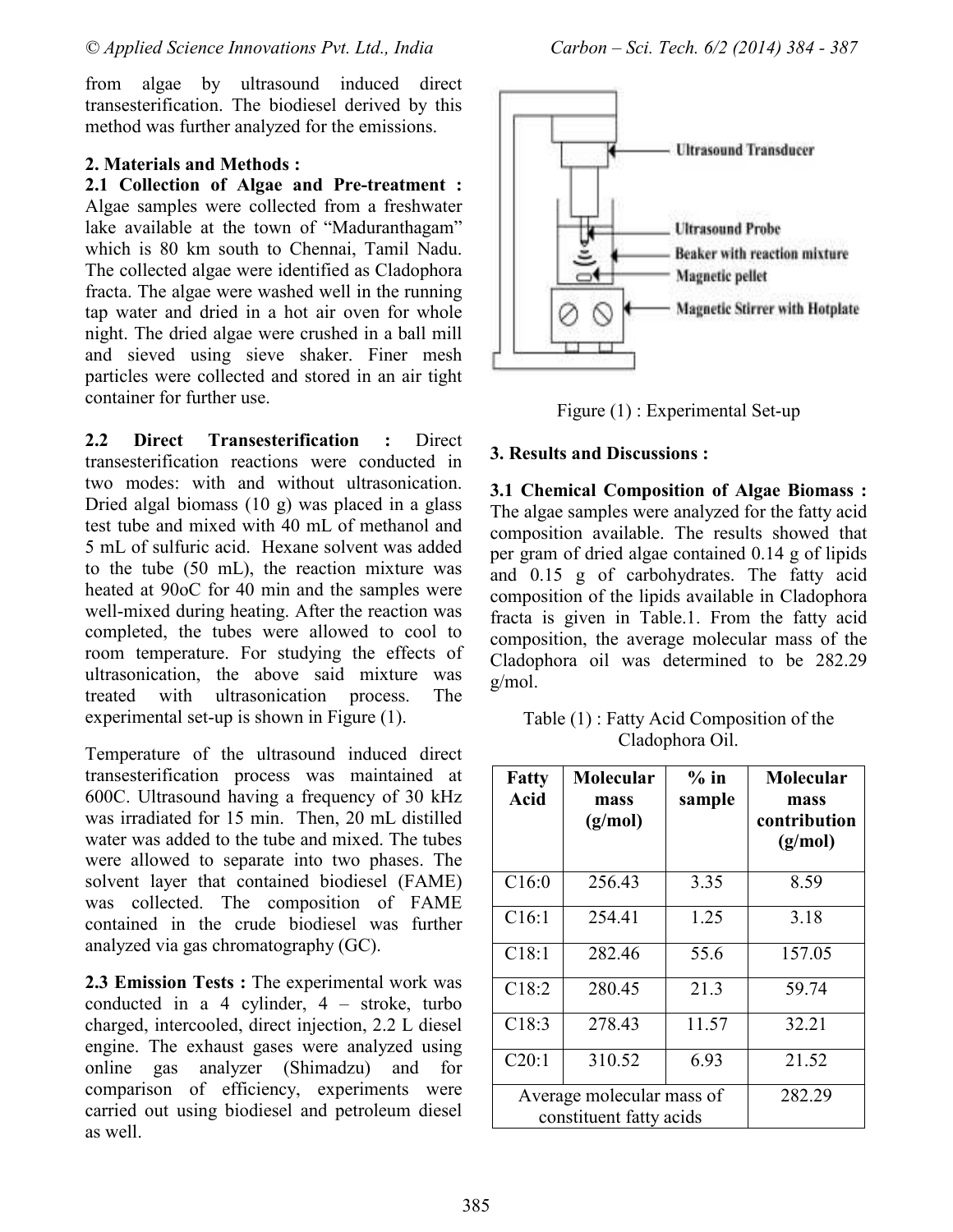Thus the extractable lipid content of Cladophora fracta was determined to be 14% of its dry weight.

**3.2 Biodiesel Yields :** Biodiesel yields during direct transesterification with and without sonication were studied and the results are shown in Figure (2).



Figure (2) : Biodiesel Yield in various processes (ET – Extraction and Transesterification; DT – Direct Transesterification; UDT – Ultrasound assisted Direct Transesterification)



Figure (3) : Emission comparison between Biodiesel and Petroleum Diesel

The Figure (2) suggests that, the biodiesel yield during ultrasound assisted direct transesterification is comparatively higher than the other conventional processes. This is due to the acoustic vibrations produced by ultrasound that helps in the extraction of oil by hexane and the micro bubbles formed in the liquid phase which increases the mass transfer rate.

**3.3 Emission Characteristics:** Emission characteristics of biodiesel prepared by ultrasound assisted direct transesterification were analyzed and the results are showed in Figure (3). As illustrated by the figure, the amount of CO emitted was just 36 % of CO emitted by petroleum diesel. This is mainly due to the availability of more molecular oxygen, which contributes to the complete combustion of biodiesel. Similarly, the NOx and particulate matter levels were also reduced by biodiesel.

**4. Conclusions :** This study deals with the improved biodiesel production of ultrasound assisted direct transesterification process. The following conclusions were made in this study:

- Cladophora fracta is a fresh water macroalgae which contains about 14% lipid on dry biomass basis.
- About 27% more biodiesel yield was obtained by ultrasound assisted direct transesterification process over normal direct transesterification process.
- Cladophora Biodiesel is an eco-friendly fuel that emits only 36% of the CO that emitted by Petroleum Diesel.

# **5. References :**

- [1] Chisti, Y. Biodiesel from microalgae. Biotechnol. Adv. 2007, 25 (3), 294–306.
- [2] Hu, Q.; Sommerfeld, M.; Jarvis, E.; Ghirardi, M.; Posewitz, M.;Seibert, M.; Darzins, A. Microalgal triacylglycerols as feedstocks forbiofuel production: Perspectives and advances. Plant J. 2008, 54 (4), 621–639.
- [3] Demirbas, A. Production of Biodiesel from Algae Oils. Energy Sources, Part A-Recovery Util. Environ. Eff. 2009, 31 (2), 163–168.
- [4] Liu, B.; Zhao, Z. Biodiesel production by direct methanolysis of oleaginous microbial biomass. J. Chem. Technol. Biotechnol. 2007, 82 (8), 775–780.
- [5] Canakci, M.; Van Gerpen, J. Biodiesel production via acid catalysis. Trans. ASAE 1999, 42 (5), 1203–1210.